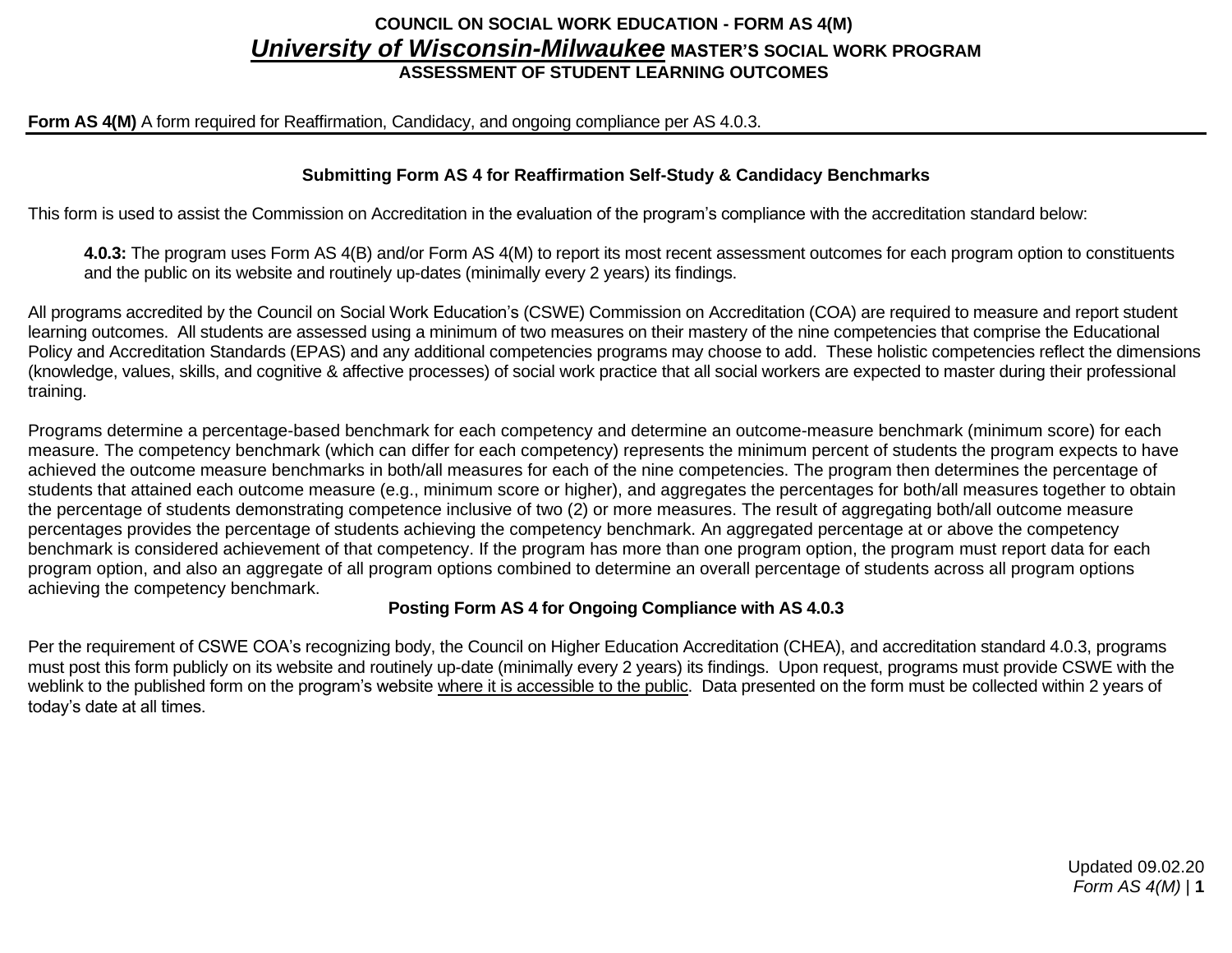## **Summary of the Program's Assessment Plan | Generalist Practice**

All students are assessed using a minimum of two measures on their mastery of the nine competencies that comprise the Educational Policy and Accreditation Standards of the Council on Social Work Education and any additional competencies programs may choose to add. Summarize the program's competency-based assessment plan. Programs may add/delete rows to accurately reflect the number measures included in the data presented.

| Assessment Measure #1: Social Work Evaluation Assessment Project (SWEAP) |                 |  |  |  |
|--------------------------------------------------------------------------|-----------------|--|--|--|
| Dimension(s) assessed:                                                   | Knowledge,      |  |  |  |
|                                                                          | Values          |  |  |  |
| When/where students are assessed:                                        | At the end of   |  |  |  |
|                                                                          | their           |  |  |  |
|                                                                          | Professional    |  |  |  |
|                                                                          | Foundation      |  |  |  |
|                                                                          | Curriculum      |  |  |  |
| Who assessed student competence:                                         | Electronically  |  |  |  |
|                                                                          | administered    |  |  |  |
|                                                                          | assessment      |  |  |  |
|                                                                          | instrument      |  |  |  |
| Outcome Measure Benchmark (minimum score indicative of achievement)      | Comp 1: 85%     |  |  |  |
| for Competencies 1-9:                                                    | Comp 2: 95%     |  |  |  |
|                                                                          | Comp 3: 95%     |  |  |  |
|                                                                          | Comp 4: 80%     |  |  |  |
|                                                                          | Comp 5: 70%     |  |  |  |
|                                                                          | Comp 6: 75%     |  |  |  |
|                                                                          | Comp 7: 95%     |  |  |  |
|                                                                          | Comp 8: 90%     |  |  |  |
|                                                                          | Comp 9: 80%     |  |  |  |
| Competency Benchmark (percent of students the program expects to have    | 75%             |  |  |  |
| achieved the minimum scores, inclusive of all measures) for Competencies |                 |  |  |  |
| $1-9:$                                                                   |                 |  |  |  |
| <b>Assessment Measure #2: Final Field Evaluation</b>                     |                 |  |  |  |
| Dimension(s) assessed:                                                   | All             |  |  |  |
|                                                                          | dimensions:     |  |  |  |
|                                                                          | Knowledge,      |  |  |  |
|                                                                          | Values, Skills, |  |  |  |
|                                                                          | Cognitive and   |  |  |  |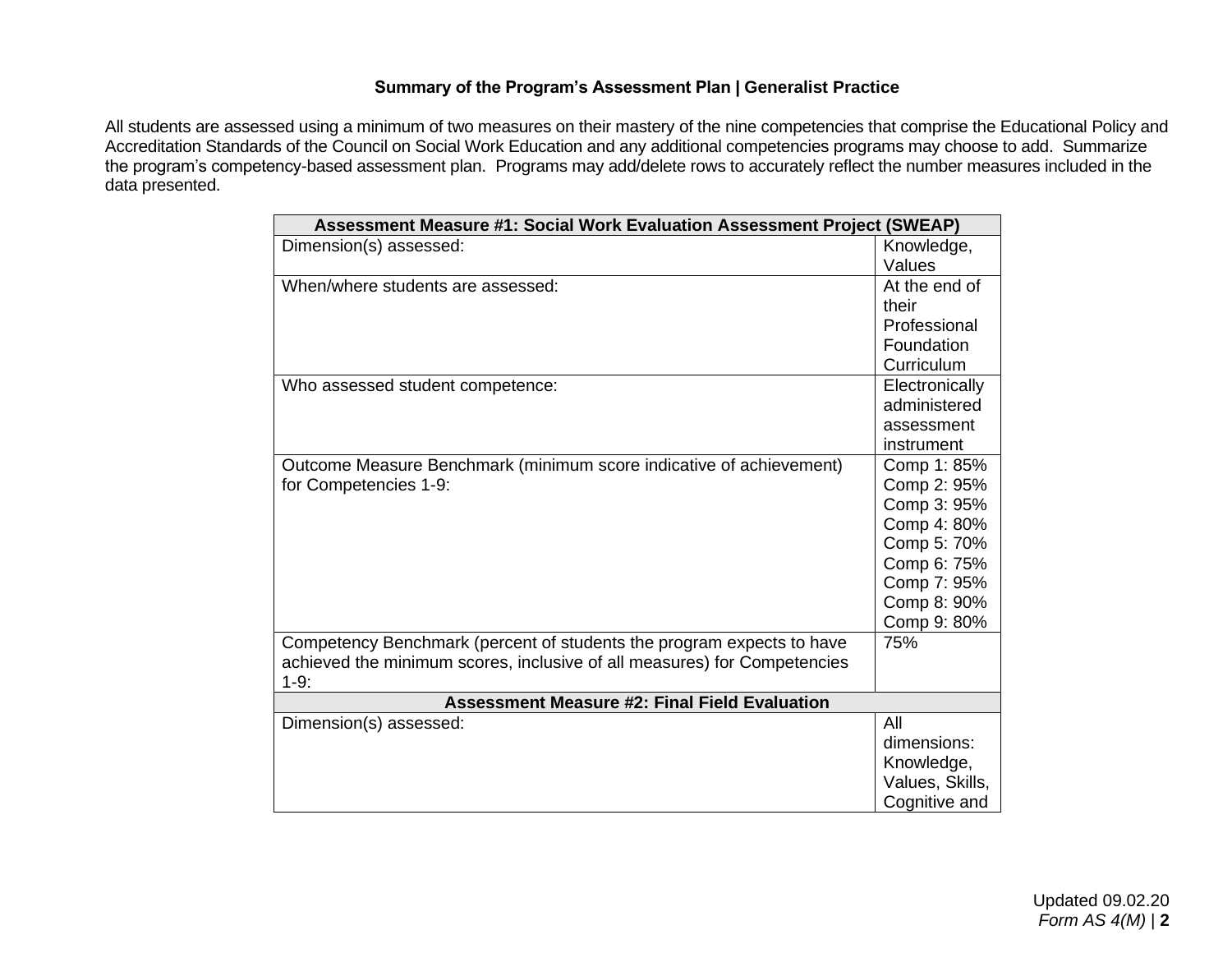|                                                                          | Affective             |
|--------------------------------------------------------------------------|-----------------------|
|                                                                          | <b>Processes</b>      |
| When/where students are assessed:                                        | Final                 |
|                                                                          | Evaluation of         |
|                                                                          | Foundation            |
|                                                                          | (first)               |
|                                                                          | semester of           |
|                                                                          | field                 |
|                                                                          | instruction           |
|                                                                          | (SOC WRK              |
|                                                                          | 721)                  |
| Who assessed student competence:                                         | Agency-               |
|                                                                          | <b>Based Field</b>    |
|                                                                          | <b>Instructors</b>    |
|                                                                          | with oversight        |
|                                                                          | by University         |
|                                                                          | <b>Field Liaisons</b> |
| Outcome Measure Benchmark (minimum score indicative of achievement)      | Minimum               |
| for Competencies 1-9:                                                    | score of 4 (on        |
|                                                                          | 1-5 scale) for        |
|                                                                          | each practice         |
|                                                                          | behavior              |
|                                                                          | within each           |
|                                                                          | Competency            |
| Competency Benchmark (percent of students the program expects to have    | 75%                   |
| achieved the minimum scores, inclusive of all measures) for Competencies |                       |
| $1-9:$                                                                   |                       |

#### **Summary of the Program's Assessment Plan | Specialized Practice**

Students are assessed using a minimum of two measures on their mastery of the nine competencies that comprise the Educational Policy and Accreditation Standards of the Council on Social Work Education and any additional competencies programs may choose to add, that reflect the area of specialized practice. Summarize the program's competency-based assessment plan. Programs may add/delete rows to accurately reflect the number of areas of specialized practice and each measure included in the data presented.

## **Area of Specialized Practice #1:** *Direct Practice (all direct practice sub-areas)*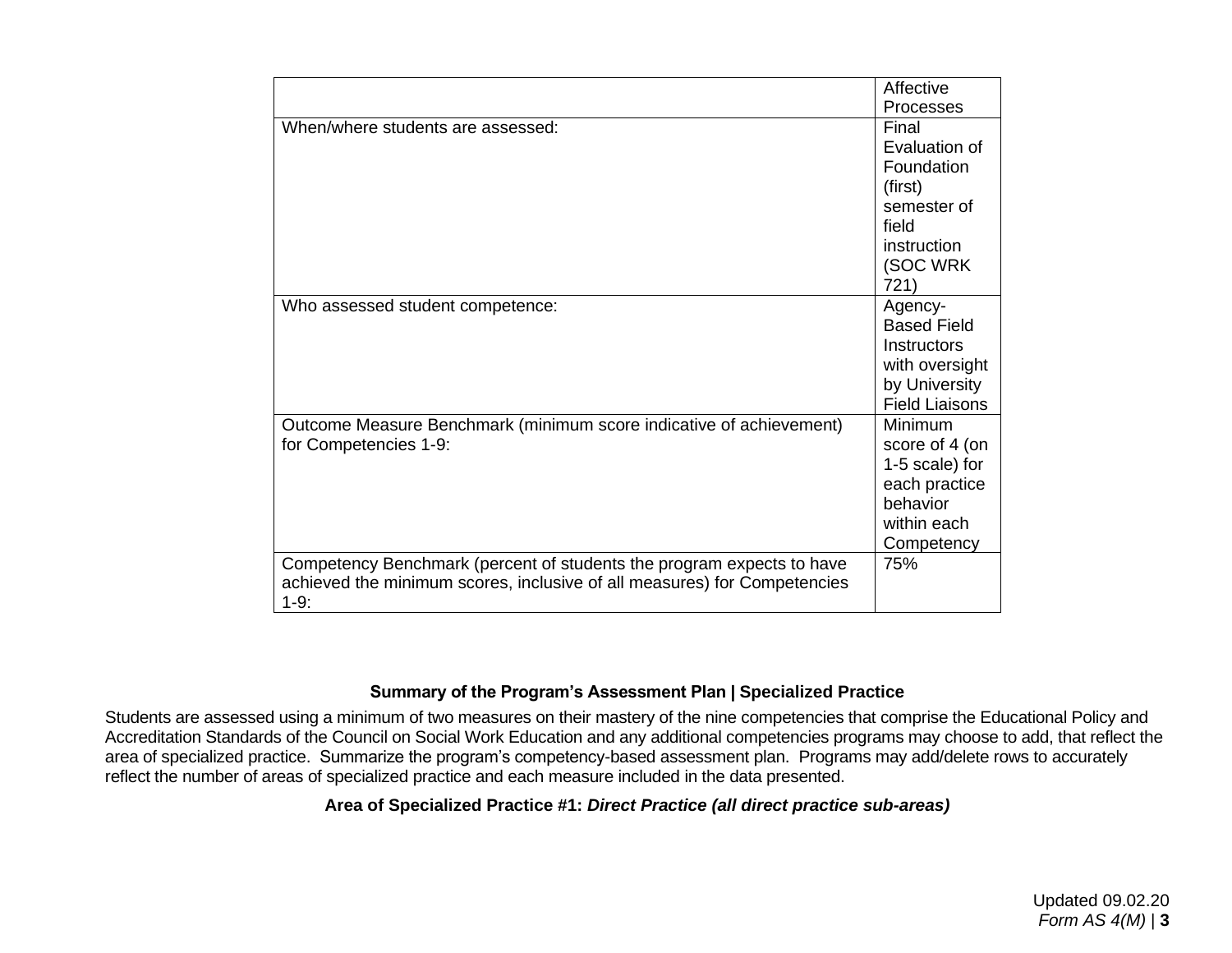| <b>Assessment Measure #1: Final Field Evaluation</b>                                                                                                        |                                                                                                                                |
|-------------------------------------------------------------------------------------------------------------------------------------------------------------|--------------------------------------------------------------------------------------------------------------------------------|
| Dimension(s) assessed:                                                                                                                                      | All<br>dimensions:<br>Knowledge,<br>Values, Skills,<br>Cognitive and<br>Affective<br>Processes                                 |
| When/where students are assessed:                                                                                                                           | Final<br>evaluation of<br>last semester<br>$(3rd$ or $4th$ ) of<br>direct practice<br>field<br>instruction<br>(SOC WRK<br>822) |
| Who assessed student competence:                                                                                                                            | Agency-<br><b>Based Field</b><br><b>Instructors</b><br>with oversight<br>by University<br><b>Field Liaisons</b>                |
| Outcome Measure Benchmark (minimum score indicative of achievement)<br>for Competencies 1-9:                                                                | Minimum<br>score of 4 (on<br>1-5 scale) for<br>each practice<br>behavior<br>within each<br>Competency                          |
| Competency Benchmark (percent of students the program expects to have<br>achieved the minimum scores, inclusive of all measures) for Competencies<br>$1-9:$ | 80%                                                                                                                            |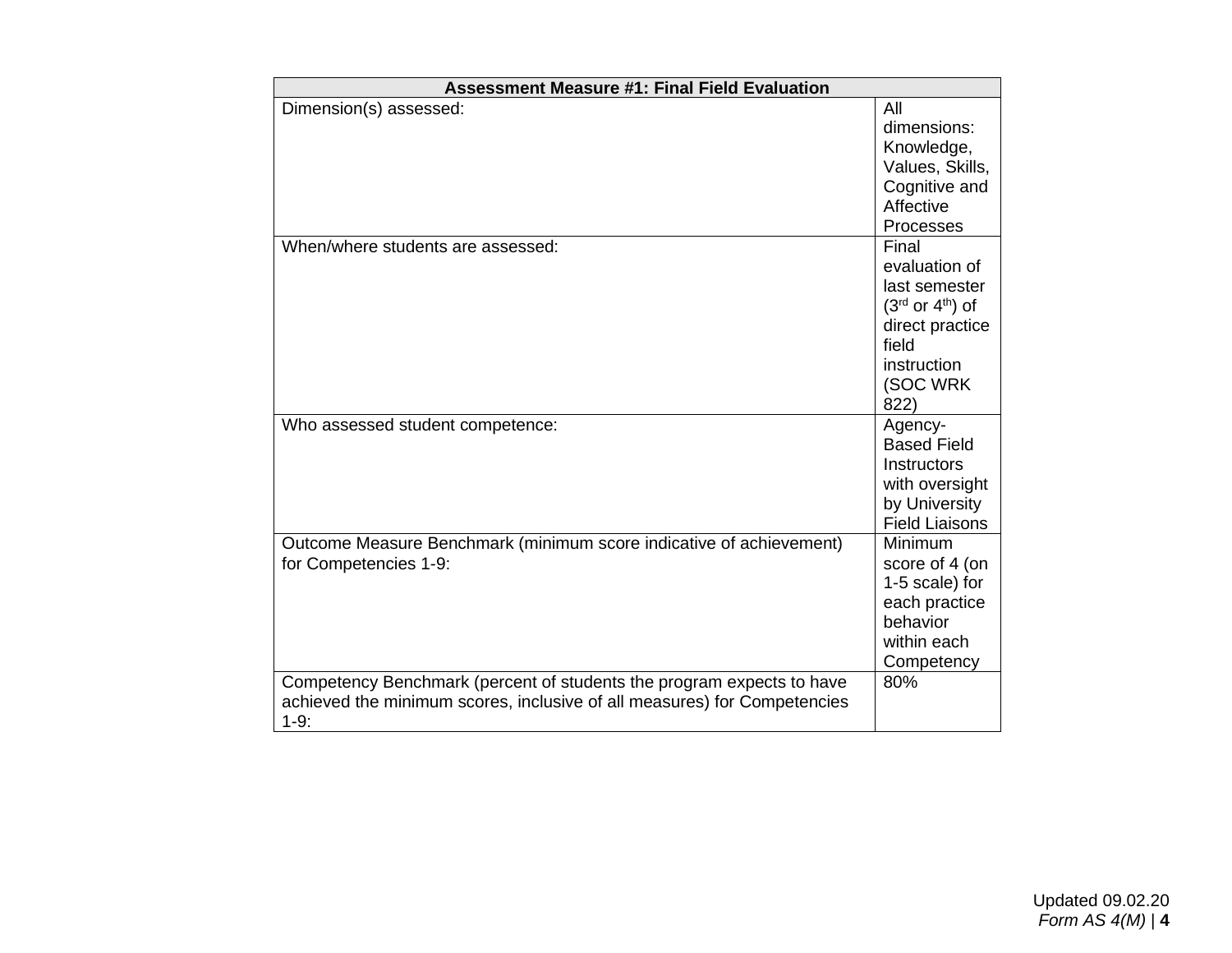| <b>Assessment Measure #1: Final Field Evaluation</b>                     |                                 |  |  |  |
|--------------------------------------------------------------------------|---------------------------------|--|--|--|
| Dimension(s) assessed:                                                   | All<br>dimensions:              |  |  |  |
|                                                                          | Knowledge,                      |  |  |  |
|                                                                          | Values, Skills,                 |  |  |  |
|                                                                          | Cognitive and                   |  |  |  |
|                                                                          | Affective                       |  |  |  |
|                                                                          | Processes                       |  |  |  |
| When/where students are assessed:                                        | Final                           |  |  |  |
|                                                                          | evaluation of                   |  |  |  |
|                                                                          | last semester                   |  |  |  |
|                                                                          | $(3rd$ or $4th$ ) of            |  |  |  |
|                                                                          | macro                           |  |  |  |
|                                                                          | practice field                  |  |  |  |
|                                                                          | instruction                     |  |  |  |
|                                                                          | (SOC WRK                        |  |  |  |
|                                                                          | 822)                            |  |  |  |
| Who assessed student competence:                                         | Agency-                         |  |  |  |
|                                                                          | <b>Based Field</b>              |  |  |  |
|                                                                          | Instructors                     |  |  |  |
|                                                                          | with oversight<br>by University |  |  |  |
|                                                                          | <b>Field Liaisons</b>           |  |  |  |
| Outcome Measure Benchmark (minimum score indicative of achievement)      | Minimum                         |  |  |  |
| for Competencies 1-9:                                                    | score of 4 (on                  |  |  |  |
|                                                                          | 1-5 scale) for                  |  |  |  |
|                                                                          | each practice                   |  |  |  |
|                                                                          | behavior                        |  |  |  |
|                                                                          | within each                     |  |  |  |
|                                                                          | Competency                      |  |  |  |
| Competency Benchmark (percent of students the program expects to have    | 80%                             |  |  |  |
| achieved the minimum scores, inclusive of all measures) for Competencies |                                 |  |  |  |
| $1-9:$                                                                   |                                 |  |  |  |

# **Area of Specialized Practice #2:** *Community and Organizational Leadership*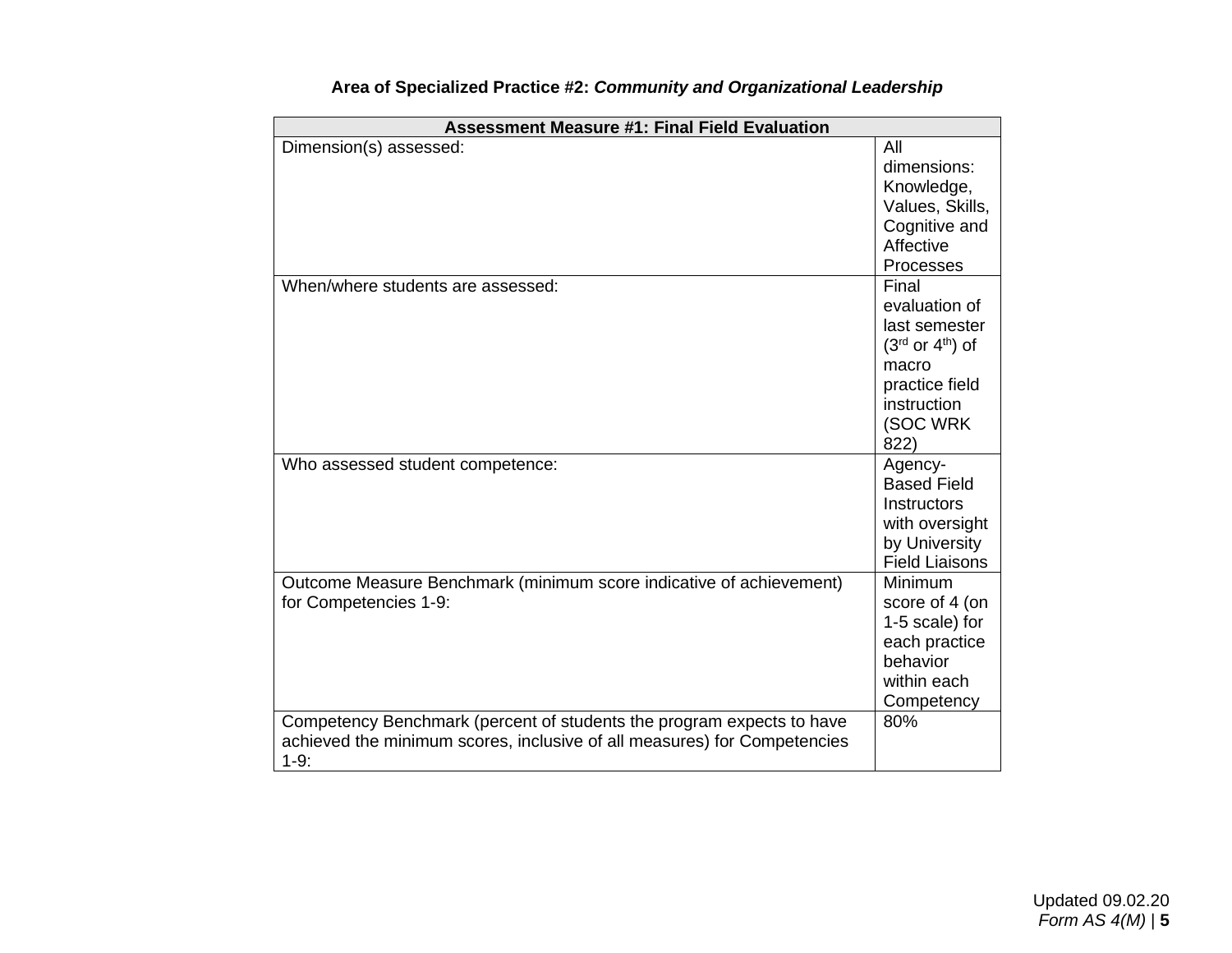## **Directions for completing Form AS 4**

Indicate the benchmark percentage for each competency. The competency benchmark is the percent of students the program expects to have achieved both/all outcome measure benchmarks. Programs calculate the percentage of students achieving each outcome measure benchmark, then calculate the percentage of students achieving each competency inclusive of two or more measures for each program option. Programs with multiple program options must present data for each program option, and in aggregate inclusive of all program options per competency. Programs may add/delete columns and to accurately reflect the number of program options offered. This is a required form. The assessment data table may be altered to accurately reflect the number of program options offered and additional program-developed competencies. However, beyond these formatting alternations, the program may not alter the content of this form.

# **Assessment Data Collected during the** *Academic Year (2020-2021)*

**Program Option #1:** *UW-Milwaukee MSW Program* **(only program option)**

| <b>COMPETENCY</b>                                                                                          | <b>COMPETENCY BENCHMARK</b><br><b>BENCHMARK</b><br>$(\%)$<br><b>(GENERALIST) SPECIALIZED</b> | <b>COMPETENCY</b><br>(AREA OF<br><b>PRACTICE)</b> | PERCENTAGE OF STUDENTS ACHIEVING BENCHMARK                  |                                                                            |                                                                                      |
|------------------------------------------------------------------------------------------------------------|----------------------------------------------------------------------------------------------|---------------------------------------------------|-------------------------------------------------------------|----------------------------------------------------------------------------|--------------------------------------------------------------------------------------|
|                                                                                                            |                                                                                              |                                                   | <b>Generalist Practice</b><br><b>Foundation</b><br>$n = 57$ | <b>Area of Specialized</b><br><b>Practice #1</b><br><b>Direct Practice</b> | Area of Specialized Practice #2<br><b>Community and Organizational</b><br>Leadership |
|                                                                                                            |                                                                                              |                                                   |                                                             | n = 157                                                                    | $n = 29$                                                                             |
| <b>Competency 1:</b><br><b>Demonstrate</b><br><b>Ethical and</b><br><b>Professional</b><br><b>Behavior</b> | 75%                                                                                          | 80%                                               | 88%                                                         | 92%                                                                        | 94%                                                                                  |
| <b>Competency 2:</b><br><b>Engage</b><br><b>Diversity and</b>                                              | 75%                                                                                          | 80%                                               | 88%                                                         | 93%                                                                        | 92%                                                                                  |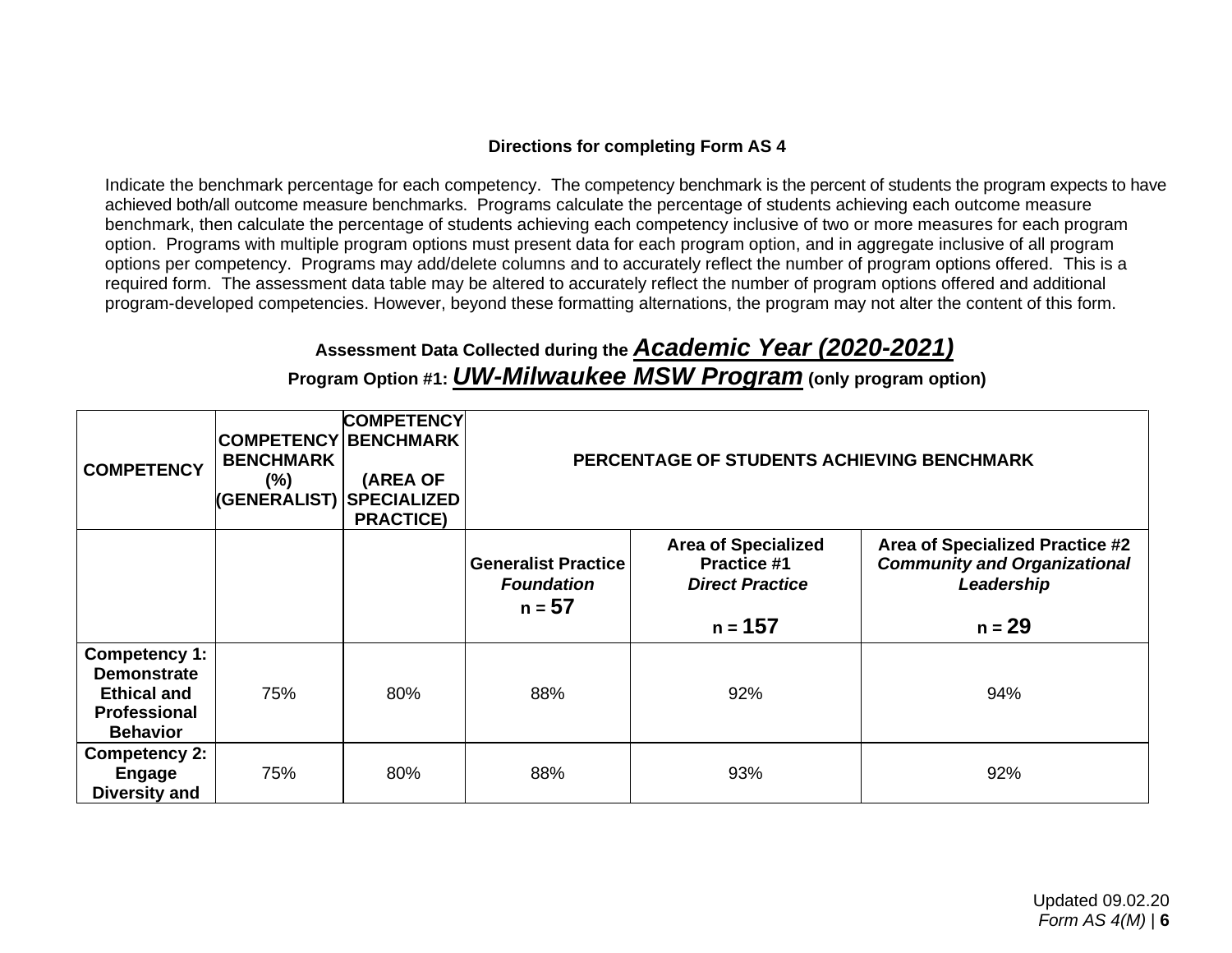| Difference in<br><b>Practice</b>                                                                                                            |     |     |     |     |     |
|---------------------------------------------------------------------------------------------------------------------------------------------|-----|-----|-----|-----|-----|
| <b>Competency 3:</b><br>Advance Human<br><b>Rights and</b><br>Social,<br>Economic, and<br><b>Environmental</b><br><b>Justice</b>            | 75% | 80% | 84% | 87% | 86% |
| <b>Competency 4:</b><br><b>Engage in</b><br><b>Practice-</b><br>informed<br><b>Research and</b><br>Research-<br>informed<br><b>Practice</b> | 75% | 80% | 64% | 85% | 90% |
| <b>Competency 5:</b><br><b>Engage in Policy</b><br><b>Practice</b>                                                                          | 75% | 80% | 64% | 85% | 86% |
| Competency 6:<br><b>Engage with</b><br>Individuals,<br>Families,<br>Groups,<br>Organizations,<br>and<br><b>Communities</b>                  | 75% | 80% | 72% | 94% | 96% |
| <b>Competency 7:</b><br><b>Assess</b><br>Individuals,<br>Families,<br>Groups,<br>Organizations,<br>and<br><b>Communities</b>                | 75% | 80% | 83% | 91% | 92% |